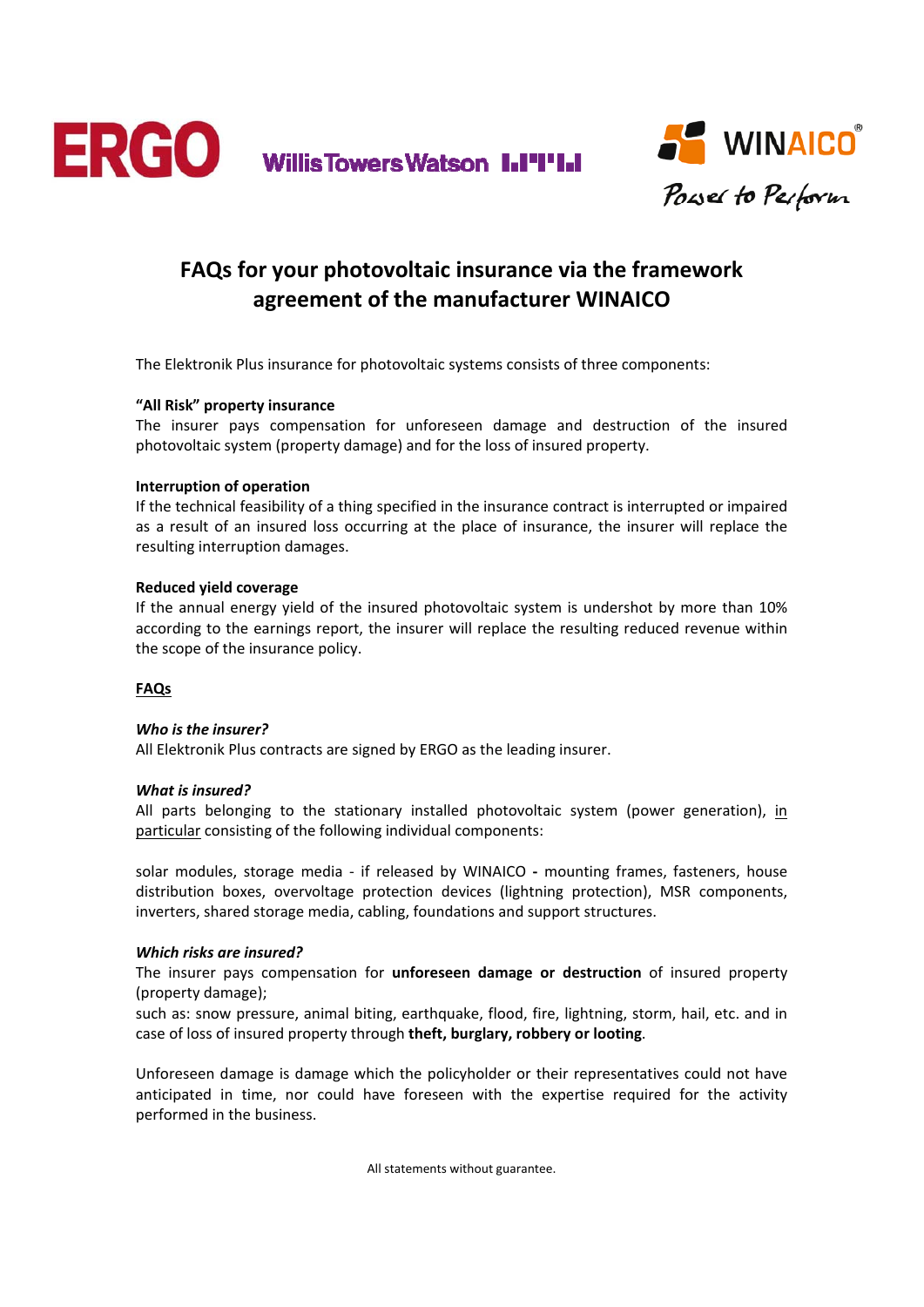

Willis Towers Watson I.I'I'I.I



## *What is excluded?*

#### **Uninsured dangers and damages**

Irrespective of contributing causes, the insurer does not pay compensation for damage caused by:

- Intent of the policyholder or their representative;
- War or warlike events;
- Nuclear energy, nuclear radiation or radioactive substances;
- Deficiencies that already existed when the insurance was taken out and had to be known to the policyholder or their representative; a defect shall be deemed to have been remedied, even if the remedial measures taken in accordance with the state of the art prove in retrospect to be ineffective or unsuitable;
- Operational normal or operational premature wear or ageing; however, compensation is paid for consequential damage to further replacement units.

#### *How long is the insurance term?*

#### **Systems up to 15 kW**

If you opt for modules from WINAICO, we will take over the insurance premium for your system for one year. Your entire photovoltaic system is thus optimally protected from the first day against all damage to property, interruption of business interruptions and possible shortfalls. In addition, you benefit from a 9-year extension option that allows you to extend your all-round carefree protection to a total of 10 years.

Please note that for the countries **Hungary, Bulgaria and Estonia** the insurance coverage is a maximum of 5 years. There are no size limits for the systems. For ground installations, a security concept (video surveillance, security fence, etc.) is a prerequisite. The insurance of these facilities must be ordered directly from Gaede & Glauerdt (photovoltaik@gaedeglauerdt.de).

#### *Here is an example based on a 10 kWp system:*

| System:                | 10 kWp                                                                                                                                         |
|------------------------|------------------------------------------------------------------------------------------------------------------------------------------------|
| Price:                 | $1,250$ EUR / kWp net                                                                                                                          |
| Total:                 | 12,500 EUR net                                                                                                                                 |
| 1st year premium:      | Taken over by WINAICO                                                                                                                          |
| 2nd-10th year premium: | 1.5 per thousand x 12,500 EUR = 18.75 EUR / per year (minimum<br>premium 75 EUR / per year)<br>75 EUR x 9 years 675.00 EUR + 19% insurance tax |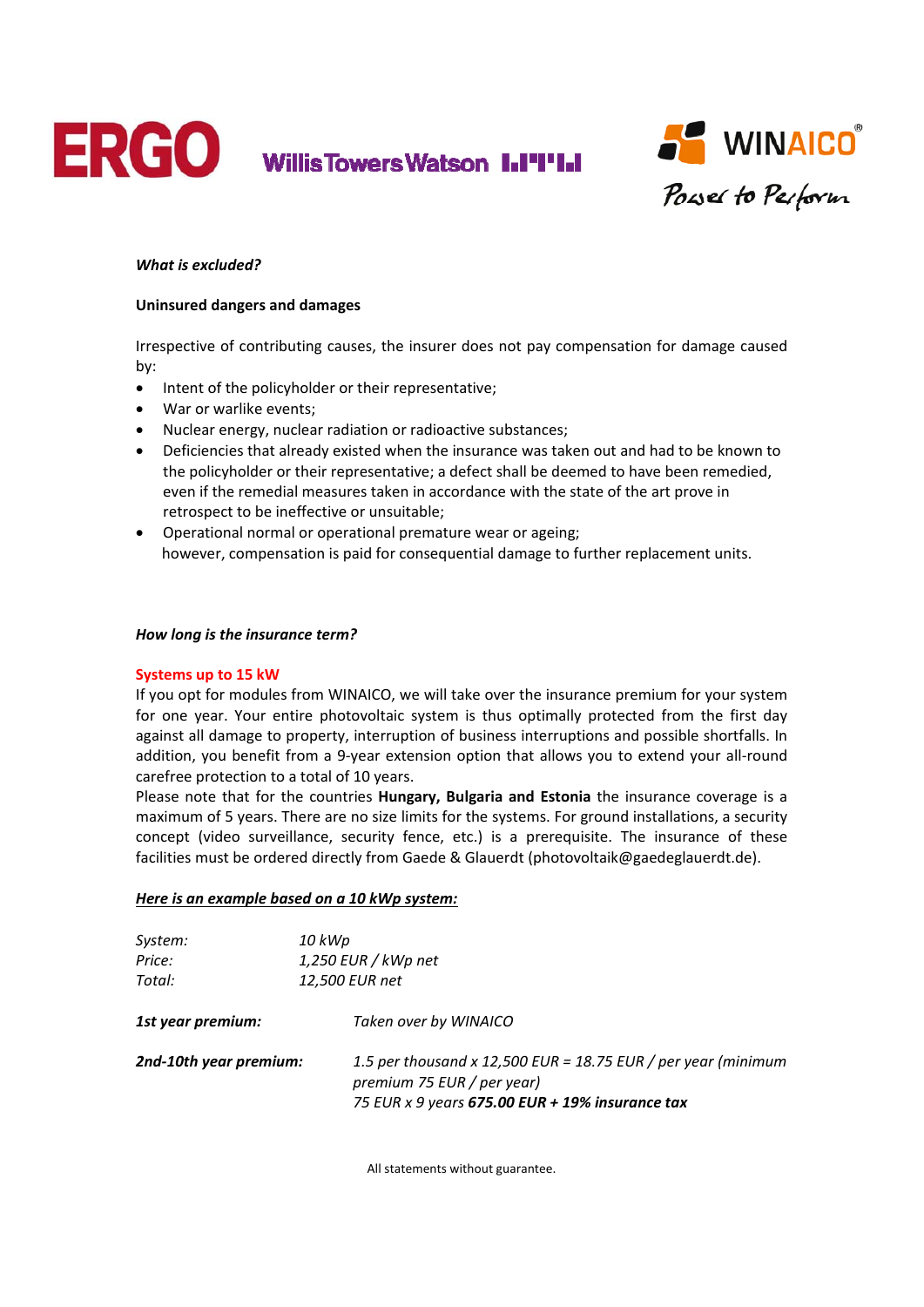



## **Systems from 15 kW**

For systems from 15 kW, the entire 10 years can be concluded under these terms:

#### **1.5 o/oo of the asset value / per year** (Minimum premium 750 EUR plus insurance tax)

#### *When do I have to choose an insurance?*

You should have opted for the insurance within 3 months of commissioning the system.

If you miss the deadline, contact Willis. In exceptional cases, the insurance can still be granted after this period.

#### *Is the system already insured during the assembly phase?*

The building cover clause offers you, as the operator, temporary protection during the construction phase.

The insurance cover begins with the delivery of the insured property at the place of insurance, but at the earliest upon the risk being borne by the policyholder.

The insurance cover before commissioning of the photovoltaic system applies **at the most for an installation period of one month**.

During the construction phase until the completion and commissioning of the photovoltaic system, the insurer only provides compensation for material damage due to:

- $\triangleright$  fire, lightning, explosion, impact or crash of an aircraft, its parts or its cargo, smouldering, glowing, searing, glowing or implosion,
- $\triangleright$  storm or hail,
- $\triangleright$  and in the event of loss due to theft of constructed parts and burglary of parts stored under lock and key.

#### **IMPORTANT:**

#### **The building cover is NOT to be equated with installation insurance!**

This cover protects system owners from the risks mentioned above, not the installer!

We therefore advise the installers to conclude a separate installation insurance in order not to have to bear the recourse claim of your all‐risk insurer.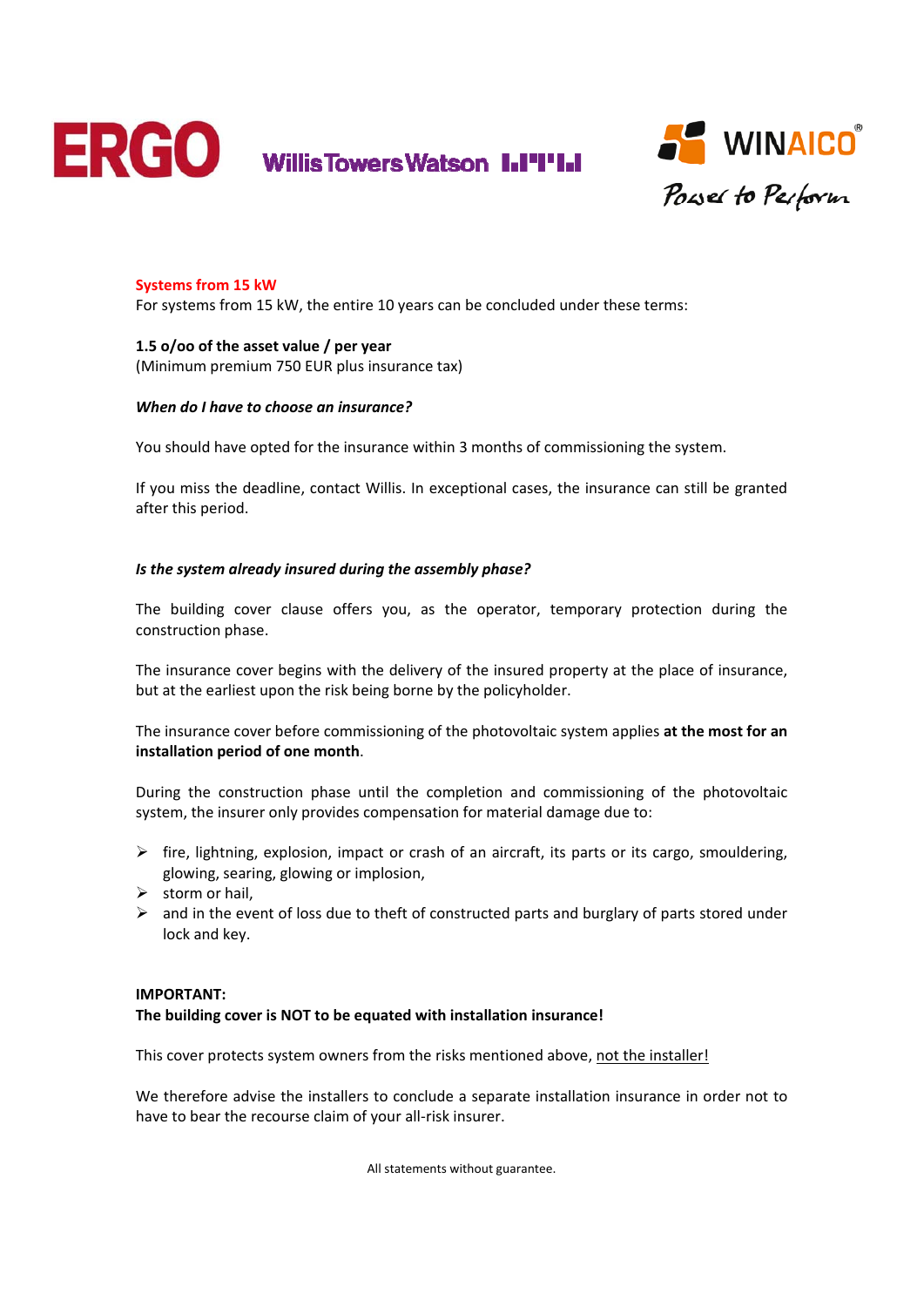



#### *Where and how can I register my system?*

Please register your photovoltaic system at www.willis-online.de. You get access to your contract documents there.

The **contract number** you are asked for depends on the size of the system and is for all system operators with WINAICO modules:

- ‐ for systems **up to 15 kWp**: **320908**
- ‐ for systems **from 15 kWp**: **431172**

#### *How and when do I have to pay the premium?*

In the online portal of Willis (www.willis-online.de) you have the possibility to register your photovoltaic system and to take out the insurance. After entering all data you can generate the insurance policy (pdf‐file). The last page of your documents is a transfer slip / invoice for the single premium for the entire term.

Please transfer the premium according to the invoice within 14 days after entering your data.

#### *Is an instalment payment possible?*

An instalment payment is only possible in exceptional cases, from a premium > 10,000  $\epsilon$ .

#### *What risks does business interruption insurance cover?*

If your system is shut down for a certain period of time due to damage to insured property, or if it only results in reduced performance, business interruption insurance compensates for the interruption damages.

Here is an **example for calculating** compensation in the event of business interruption: A 100 kWp system is completely out of service from 15/06 ‐ 21/06 and no longer performs due to an inverter damage. The inverter is replaced after 7 days and the system returns to full performance.

Basis for calculation: Service in kWp x 2.00 € x (number of days lost ‐ 2 days time deductible)

100 kWp x 2.00 € x 5 days = 1000.00 € compensation for the interruption of 7 days.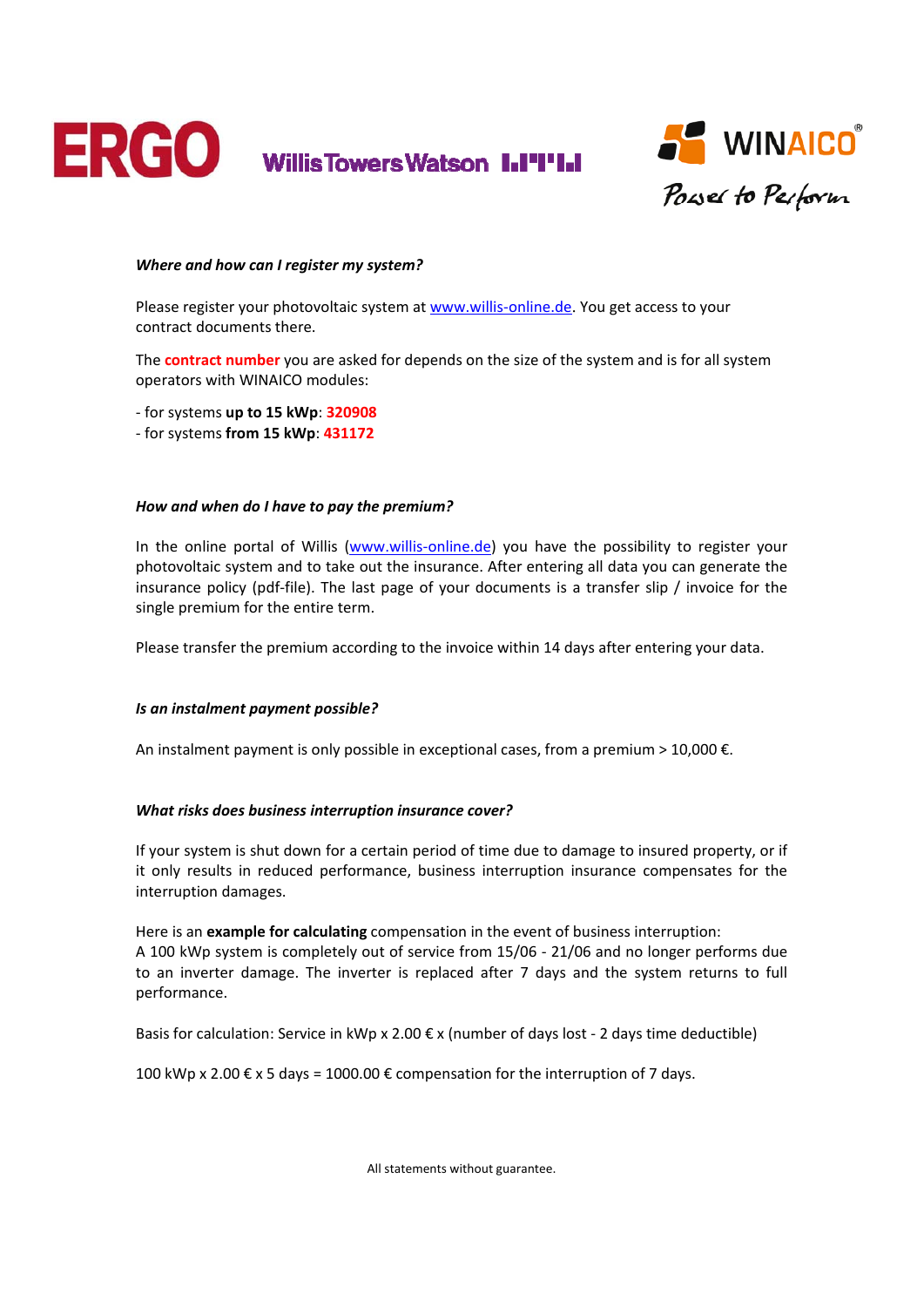



## *On what basis, if any, is a shortfall determined?*

The real return is compared to the forecasted return at the end of an insurance year. If the annual energy yield of the insured photovoltaic system forecasted according to the earnings report is undershot by more than 10%, the insurer will replace the resulting reduced revenue. If, for example, your system generates only 70% of the forecasted yield due to low global radiation, 20% will be compensated.

The insurer pays compensation for reduced earnings due to

- $\triangleright$  reduced global radiation compared to the yield report;
- $\triangleright$  defects in the components;
- $\triangleright$  extraordinary wear of the components;
- $\triangleright$  extraordinary contamination of the components;
- $\triangleright$  internal damage to photovoltaic modules and electronic components.

#### *Where do I report damages and how are the damages processed?*

Any damage incurred must be reported immediately in writing to Willis Towers Watson Versicherungsmakler GmbH. The further procedure depends on the damage and will be explained to you after the report by the staff at Willis.

Written notification of damage is best sent by e-mail kontakt@willistowerswatson.com.

#### *Can the term be extended beyond the 10 years?*

Yes, there is a contract for customers who would like to extend their insurance cover beyond 10 years, for a further 5 years. Interested customers can contact Gaede & Glauerdt directly for an appropriate renewal offer: photovoltaik@gaedeglauerdt.de. Please note that you should contact Gaede & Glauerdt before the 10‐year insurance expires to ensure uninterrupted coverage.

#### *My PV system is on a third‐party roof – what is insured?*

The Electronic Plus insurance for photovoltaic systems covers all parts that are necessary for the construction and operation of the PV system. This applies to all electronic parts of the system as well as the parts used to set up and fix the system.

Damage to the building must be covered by a separate operator liability insurance.